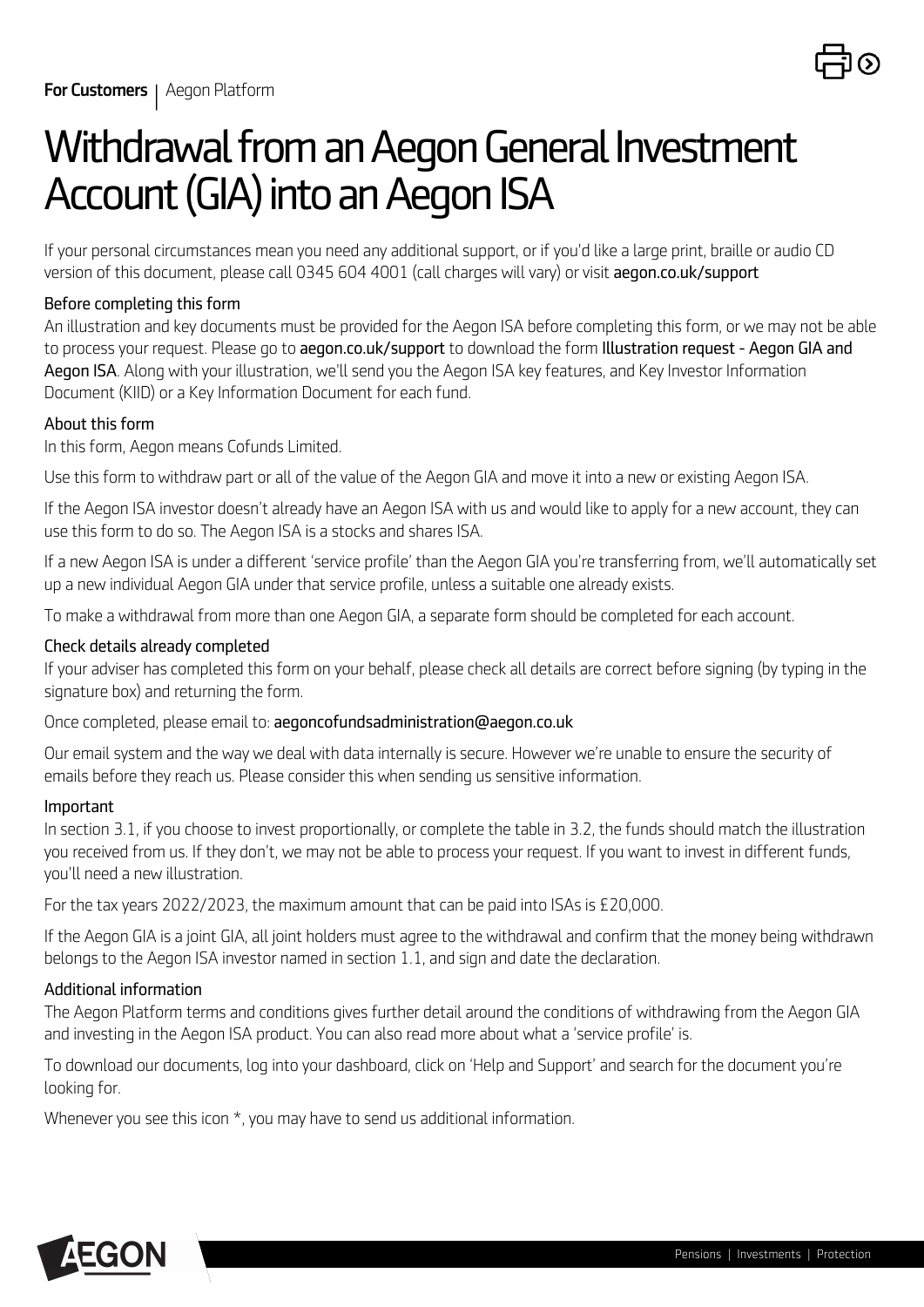### *1. Your details*

*In this section, 'you' or 'your' means the Aegon ISA investor named in section 1.1.*



*If you don't provide your illustration number, it may lead to your application being rejected.* 

*1.1 Mr / Mrs / Miss / Ms / Other - please specify*

|     |  |         | Full forename(s)           |  |  |  |                                                   |  |  |  |  |  |  |  |  |        |             |      |  |
|-----|--|---------|----------------------------|--|--|--|---------------------------------------------------|--|--|--|--|--|--|--|--|--------|-------------|------|--|
|     |  |         |                            |  |  |  |                                                   |  |  |  |  |  |  |  |  |        |             |      |  |
|     |  |         |                            |  |  |  |                                                   |  |  |  |  |  |  |  |  |        |             |      |  |
|     |  | Surname |                            |  |  |  |                                                   |  |  |  |  |  |  |  |  |        | Postcode    |      |  |
|     |  |         |                            |  |  |  |                                                   |  |  |  |  |  |  |  |  |        |             |      |  |
|     |  |         |                            |  |  |  |                                                   |  |  |  |  |  |  |  |  |        | Email addre |      |  |
|     |  |         | Date of birth (dd/mm/yyyy) |  |  |  |                                                   |  |  |  |  |  |  |  |  |        |             |      |  |
|     |  |         |                            |  |  |  |                                                   |  |  |  |  |  |  |  |  |        | Gender      |      |  |
| 1.2 |  |         |                            |  |  |  |                                                   |  |  |  |  |  |  |  |  |        |             | Male |  |
|     |  |         | than the UK?               |  |  |  | For tax purposes, are you resident anywhere other |  |  |  |  |  |  |  |  | Female |             |      |  |
|     |  | No      |                            |  |  |  |                                                   |  |  |  |  |  |  |  |  |        | Did you get |      |  |
|     |  |         |                            |  |  |  |                                                   |  |  |  |  |  |  |  |  |        |             | Yes  |  |

*Yes - download and complete the Individual self-*❏ *certification form on our website and attach it to this form.\** 

### *1.3 Are you applying for a new Aegon ISA?*

*Yes – go to 1.4. If a separate form is being* ❏ *completed for a withdrawal from another Aegon GIA, we'll only set up one Aegon ISA for you to receive all payments.*

*No - tell us your Aegon ISA number and go to* ❏*section 2.*



*Only complete 1.4 if you're applying for a new Aegon ISA with us.*

### *Illustration number 1.4 Please tell us:*

| National Insurance number |  |  |  |  |
|---------------------------|--|--|--|--|
|                           |  |  |  |  |

| $\overline{\textcolor{orange}\blacksquare}$ I don't have a National Insurance number |  |
|--------------------------------------------------------------------------------------|--|
|--------------------------------------------------------------------------------------|--|

*Permanent residential address*

| forename(s)                                                                                                           |                                                                                                                                                                    |
|-----------------------------------------------------------------------------------------------------------------------|--------------------------------------------------------------------------------------------------------------------------------------------------------------------|
|                                                                                                                       |                                                                                                                                                                    |
|                                                                                                                       |                                                                                                                                                                    |
| iame                                                                                                                  | Postcode                                                                                                                                                           |
|                                                                                                                       | Email address                                                                                                                                                      |
| of birth (dd/mm/yyyy)                                                                                                 |                                                                                                                                                                    |
| tax purposes, are you resident anywhere other<br>the UK?                                                              | Gender<br>Male<br>❏<br>Female                                                                                                                                      |
| No                                                                                                                    | Did you get advice before completing this form?<br>┙<br>Yes                                                                                                        |
| Yes - download and complete the Individual self-<br>certification form on our website and attach it to<br>this form.* | $\Box$<br>No<br>Tick this box to confirm that you've had the<br>opportunity to read the Aegon ISA key features<br>and fund specific information and/ or Key Invest |

*and fund specific information and/ or Key Investor Information Documents (KIIDs) relating to your investment.*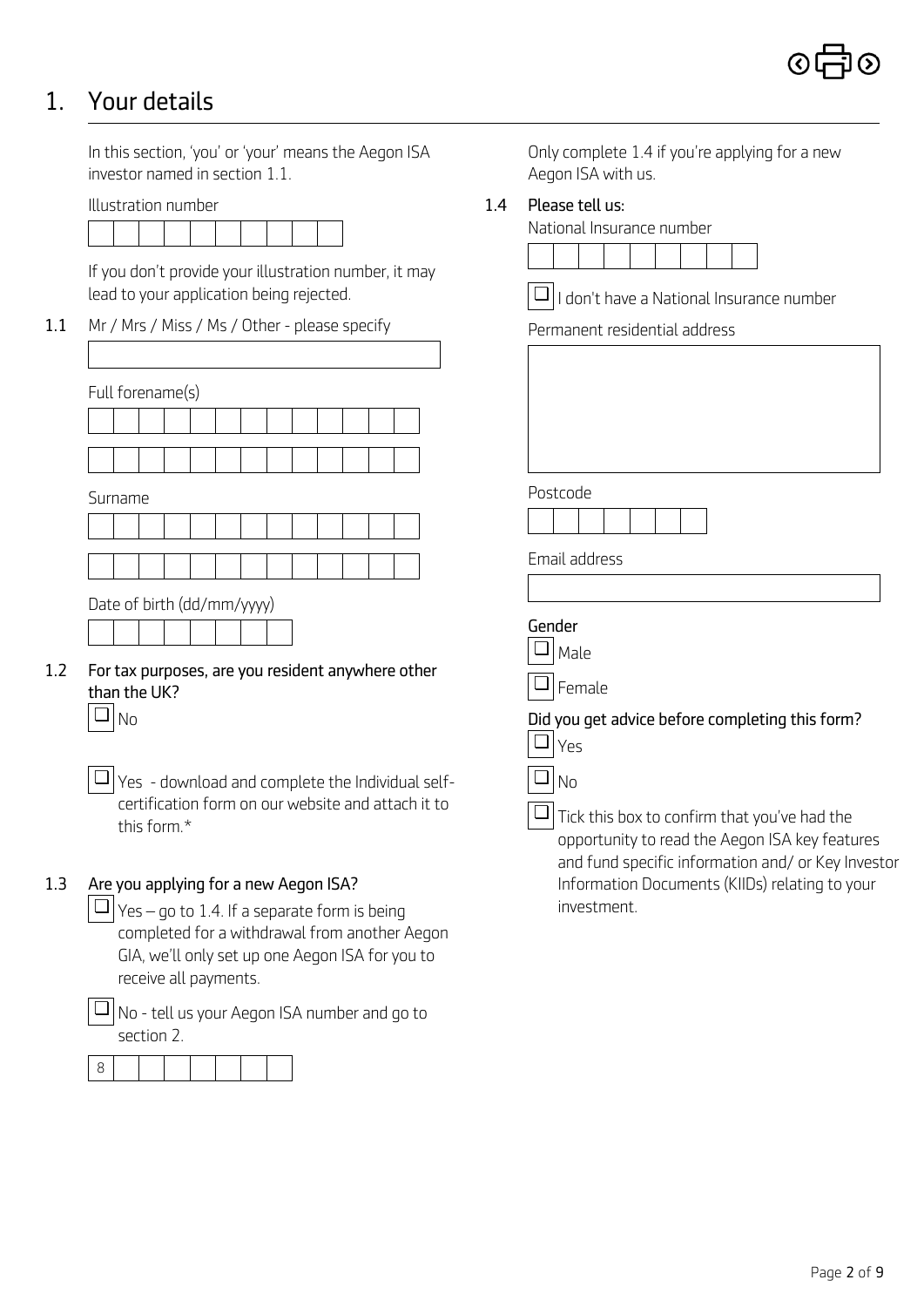

# *2. Aegon GIA - Withdrawal details*

*In this section, 'you' or 'your' means either the primary holder only or all joint holders for the Aegon GIA numbered in section 2.1.*

*2.1 What Aegon GIA number do you want to withdraw from?*



*2.2 How much would you like to withdraw from your Aegon GIA to be invested in the Aegon ISA?*

*The total withdrawal (across all Aegon GIAs) must not exceed the Aegon ISA investor's (named in section 1.1) remaining ISA allowance for the tax year.*

*Total amount to withdraw*

*£* 

### *2.3 What fund(s) would you like to sell?*

*If you don't complete the table below and tell us how your fund(s) should be withdrawn, we'll automatically withdraw proportionally across all of your funds. This will maintain your current fund percentage.*

| Full investment manager name, fund name and share class | SEDOOL code | Amount to be invested |
|---------------------------------------------------------|-------------|-----------------------|
|                                                         |             |                       |
|                                                         |             |                       |
|                                                         |             |                       |
|                                                         |             |                       |
|                                                         |             |                       |
|                                                         |             |                       |
|                                                         |             |                       |
|                                                         |             |                       |
|                                                         |             |                       |
|                                                         |             |                       |
| Cash facility                                           | N/A         |                       |
| Total amount                                            | N/A         |                       |

*If you need to add additional funds, please provide the information on a separate sheet of paper in the format* ❏*above, sign and date it and attach it to this form.\**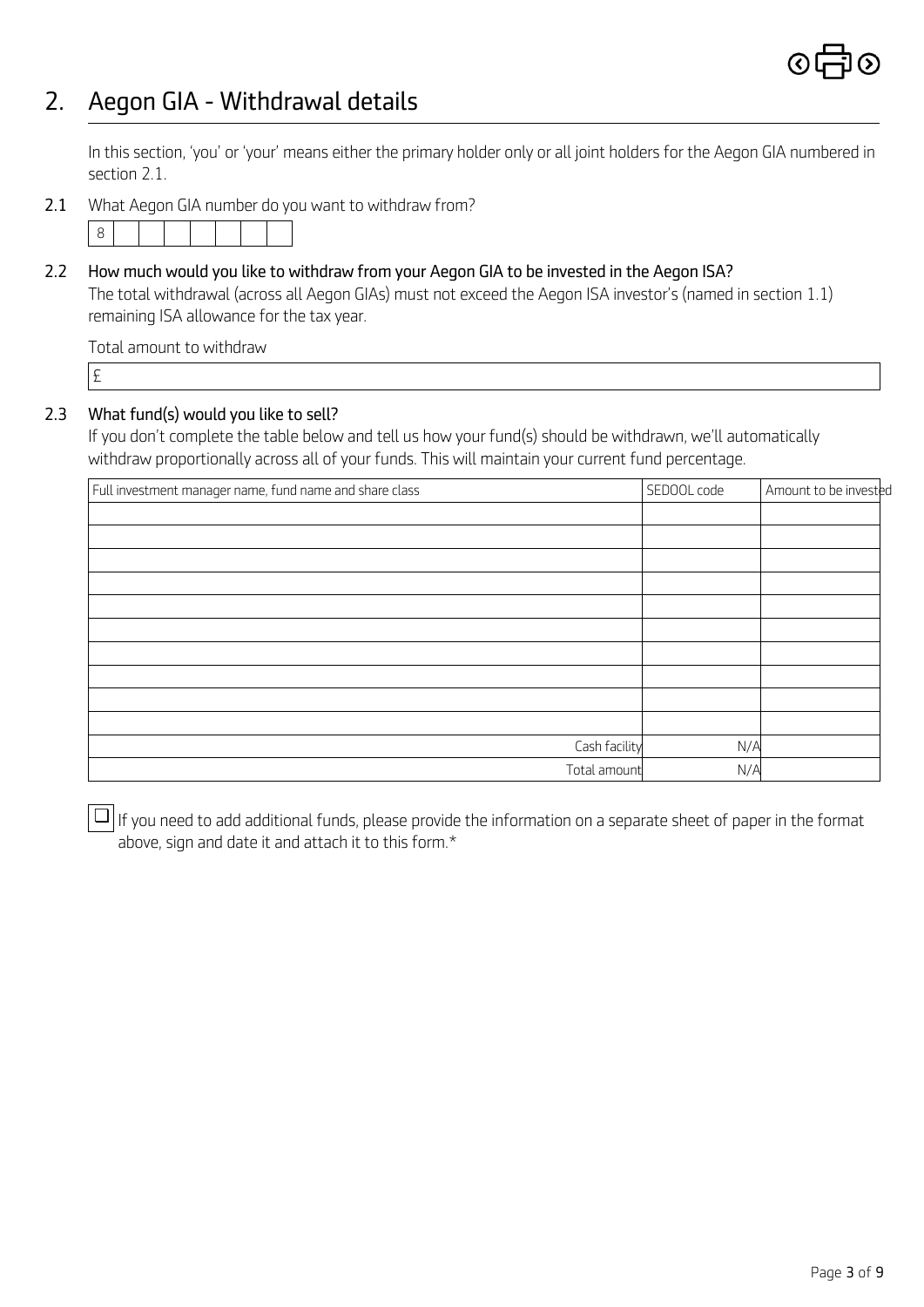

# *3. Aegon ISA - Investment details*

*In this section, you, the Aegon ISA investor named in section 1.1, need to tell us how you'd like to invest your monies into your Aegon ISA. We'll invest the total amount withdrawn detailed in section 2.2 into the Aegon ISA numbered in section 1.3, or if you're using this form to apply for a new Aegon ISA, we'll automatically invest the total amount into that new product number.*

*3.1 What funds would you like to invest in?* 

*Please only tick one of the following options:*

*Use my default investment strategy.* ❏

*Invest proportionally into the same funds listed in 2.3 – you'll only be able to invest into the same funds if these are* ❏ *available under the Aegon ISA. The funds should match the illustration you received from us. If they don't, we may not be able to process your request. If you want to invest in different funds, you'll need a new illustration.*

*Invest in the funds below – complete section 3.2.* ❏

### *3.2 Only complete 3.2 if you've chosen the third option above*

*Tell us the funds you want to invest in – the funds in the table below should match the illustration you received from us. If the funds don't match, we may not be able to process your request. If you want to invest in different funds, you'll need a new illustration.*

| Full investment manager name, fund name and share class | SEDOL code | % to be invested |
|---------------------------------------------------------|------------|------------------|
|                                                         |            | $\%$             |
|                                                         |            | $\%$             |
|                                                         |            | $\frac{0}{0}$    |
|                                                         |            | $\frac{0}{0}$    |
|                                                         |            | $\frac{0}{0}$    |
|                                                         |            | %                |
|                                                         |            | $\frac{0}{0}$    |
|                                                         |            | %                |
|                                                         |            | %                |
|                                                         |            | $\frac{0}{0}$    |
| Cash facility                                           | N/A        | $\frac{0}{0}$    |
| Total amount                                            | N/A        | 100%             |

*If you need to add additional funds, please provide the information on a separate sheet of paper in the format* ❏ *above, sign and date it and attached it to this form.\** 

### *3.3 Investment strategy*

*The investment choices you make can be applied to all future investment choices for your Aegon ISA, if you want to do this please tick the box below.*

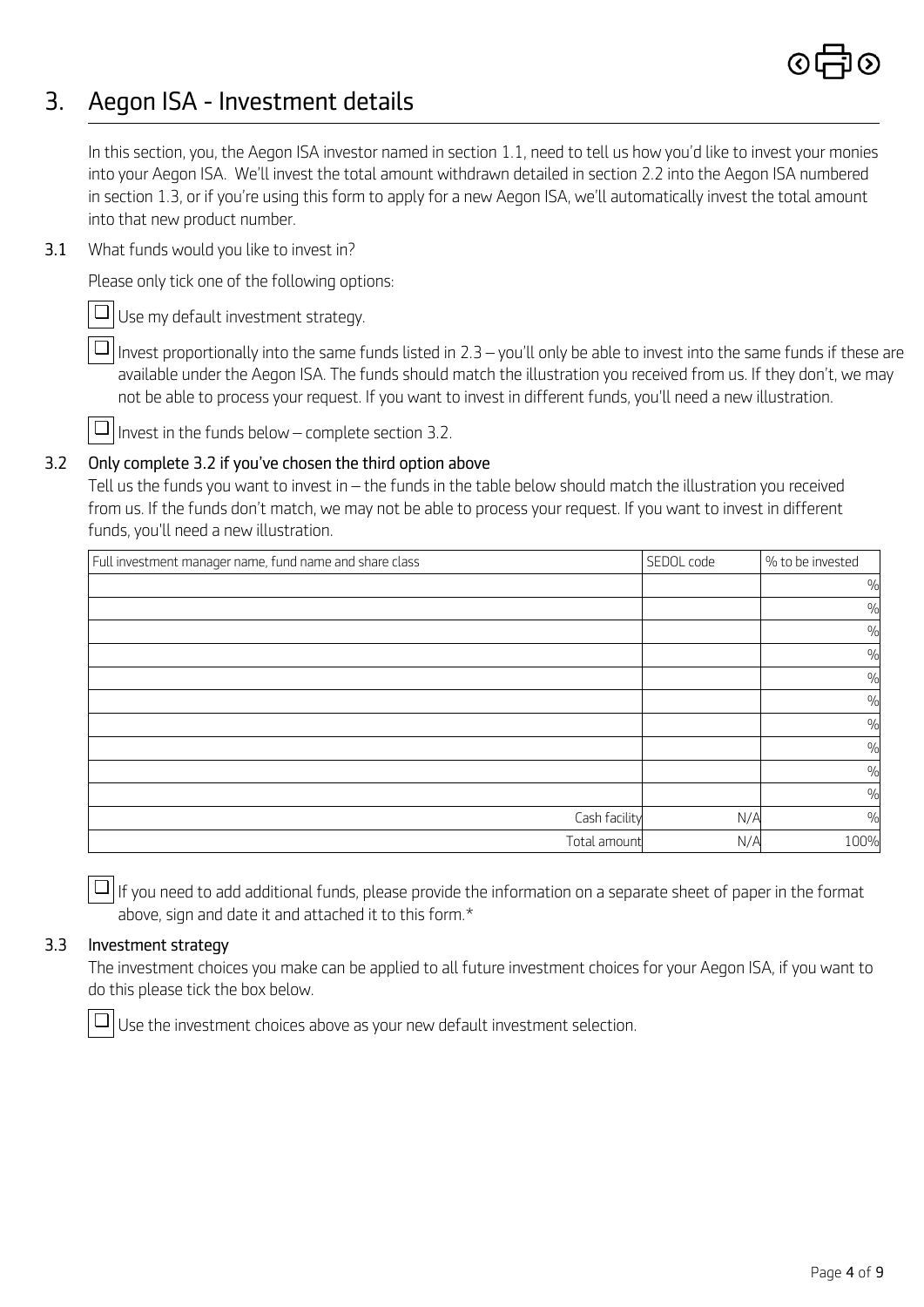### *4. Investment income options*

*In this section, 'you' or 'your' means the Aegon ISA investor named in section 1.1.* 

*Aegon ISA. If you have income generating investments, this section lets you choose how any income distributions paid from those investments should be dealt with when we receive them from the investment provider. We'll apply your selection to all income generating investments you hold within the Aegon ISA.*

*The flexible ISA subscription rules introduced on 6 April 2016 don't apply to our Aegon ISA. This means if you make a withdrawal from this Aegon ISA you won't be able to replace it without it counting against your annual ISA allowance for the current tax year.*

### *If you have an existing Aegon ISA with us:*

*• For any income units or shares you hold and you don't tick one of the boxes in 4.1 we'll apply your existing income option.*

*• If you want to take consolidated natural income and you're currently taking regular withdrawals, please select 'consolidated natural income' below and we'll cancel your existing regular withdrawals.*

### *4.1 Income options*

*Please only tick one of the following options:*

*Reinvest in fund (default) – reinvest any income* ❏ *received back into the same fund.*

*Leave in cash – pay any income into the Aegon ISA* ❏ *cash facility.*

*Consolidated natural income – pay any income* ❏*received to your nominated bank account as a monthly payment, but only if income is received from investments. (Complete section 4.2 to nominate a bank account.)*

*If you choose 'pay out as consolidated natural income', this will count as a withdrawal from your*

*Only complete 4.2 if you've chosen 'pay out as consolidated natural income' in section 4.1.* 

### *4.2 Bank details for payments out of investment income*

*Please give details of the bank/building society account any consolidated natural income is to be paid into. Payments can only be made to a personal account in your name.*

*If this is the first payment to your nominated bank account, you may need to give us a certified copy of your bank statement and driving licence (as proof of signature). We'll contact you if we need this.*

*Rather than send us an original document, send us a certified copy, please see the 'Who can certify a document and how do they do it?' FAQ on our website for how to do this. \**

*Name of bank/building society*

*Name of account holder Branch sort code Bank/Building Society account number*

*Building Society roll number (if applicable)*

*Payments to building society accounts may take up to 10 days longer than payments to bank accounts.*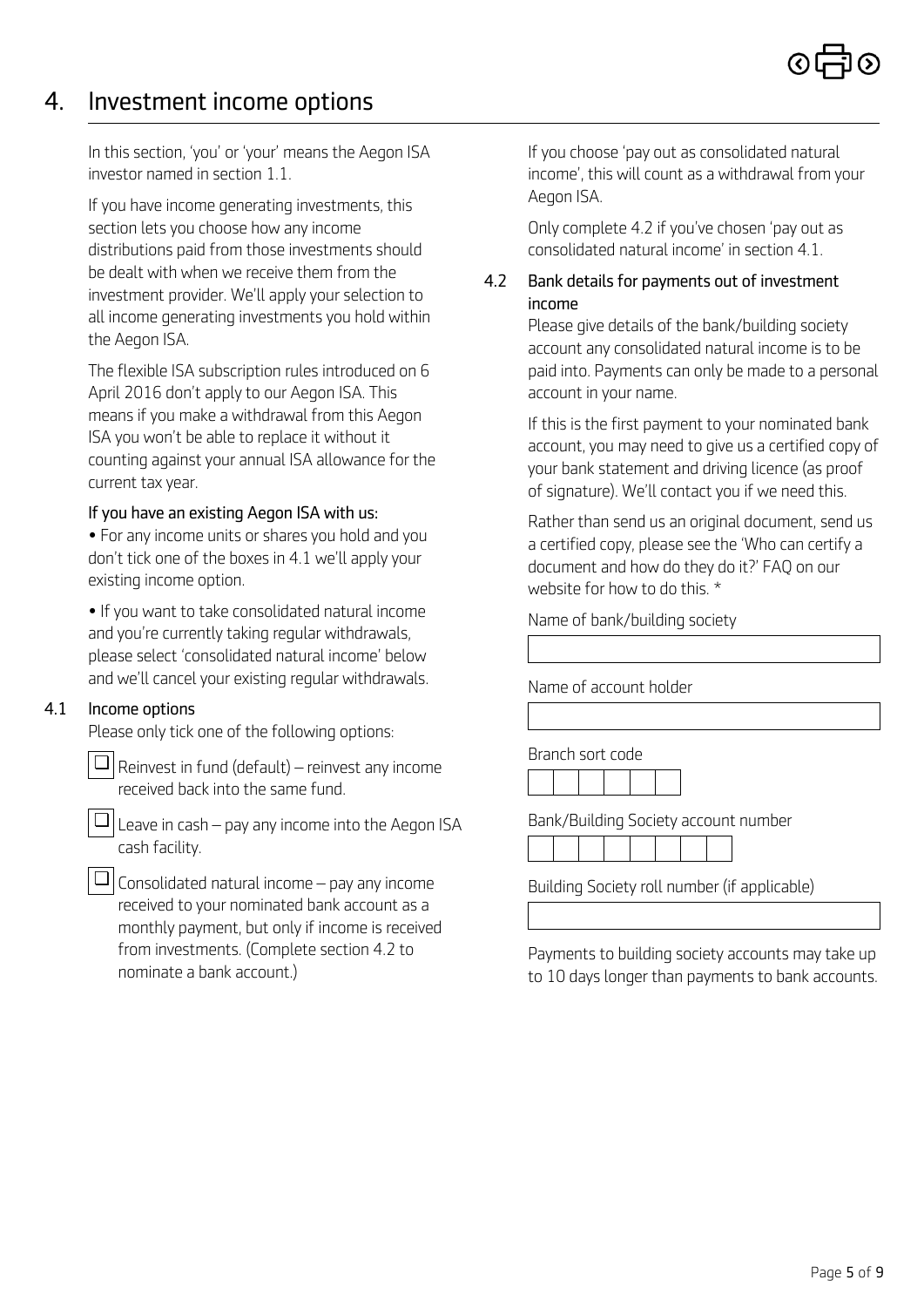

# *5. Adviser details (for adviser use only)*

#### *Adviser name*

*Firm name*

*Please use the Adviser Portal if you'd like to take an ad hoc adviser charge for this transaction, amend your client's ongoing adviser charge or service charge.*

### *6. How we treat your personal information*

*In this section, 'you' or 'your' means the Aegon ISA investor named in section 1.1.* 

*Here at Aegon, we're committed to protecting and respecting your privacy. We collect your personal information so that we can verify your identity, set up your plan and provide ongoing administration. We need this information to carry out our obligations and to provide you with the products and services under the terms of your contract with us. Without it, we wouldn't be able to provide you with a plan.*

*As part of our administration process, we work with carefully selected service providers (in other words suppliers) that carry out certain functions on our behalf. We only share the appropriate level of personal information necessary to enable our suppliers to carry out their services and they need to keep the information safe and protected at all times. Our suppliers must only act on our instructions and can't use your personal information for their own purposes.*

*The personal information we collect may be transferred to, and stored at a destination outside the European Economic Area (EEA). This could be to other companies within the Aegon Group or to our service providers. Where any such processing takes place, appropriate controls are in place to make sure your information is protected.*

*We may disclose your information to licensed credit reference and/or fraud prevention agencies to help make financial or insurance proposals and claims decisions (this will be during the application or enrolment process and on an ongoing basis), for you and anyone you're linked with financially or other members of your household. Our enquiries or searches may be recorded.*

*You can find more information on how we use and share your personal information, including how long we keep it and details of your rights at [customerdashboard.aegon.co.uk/site-info/privacy](https://customerdashboard.aegon.co.uk/site-info/privacy-and-cookie-policy/)and-cookie-policy/ or by contacting us to request a copy.*

*We'd like to keep you up-to-date with information about our news, products and services. If you'd like to hear more from us, please tick the relevant box below.*

|    | Mail       |
|----|------------|
| u. | Phone      |
|    | $\Box$ SMS |
|    | Email      |

*We won't pass your information to other companies outside of the Aegon Group for marketing purposes.*

*We won't pass your information to other companies outside of the Aegon Group for marketing purposes.*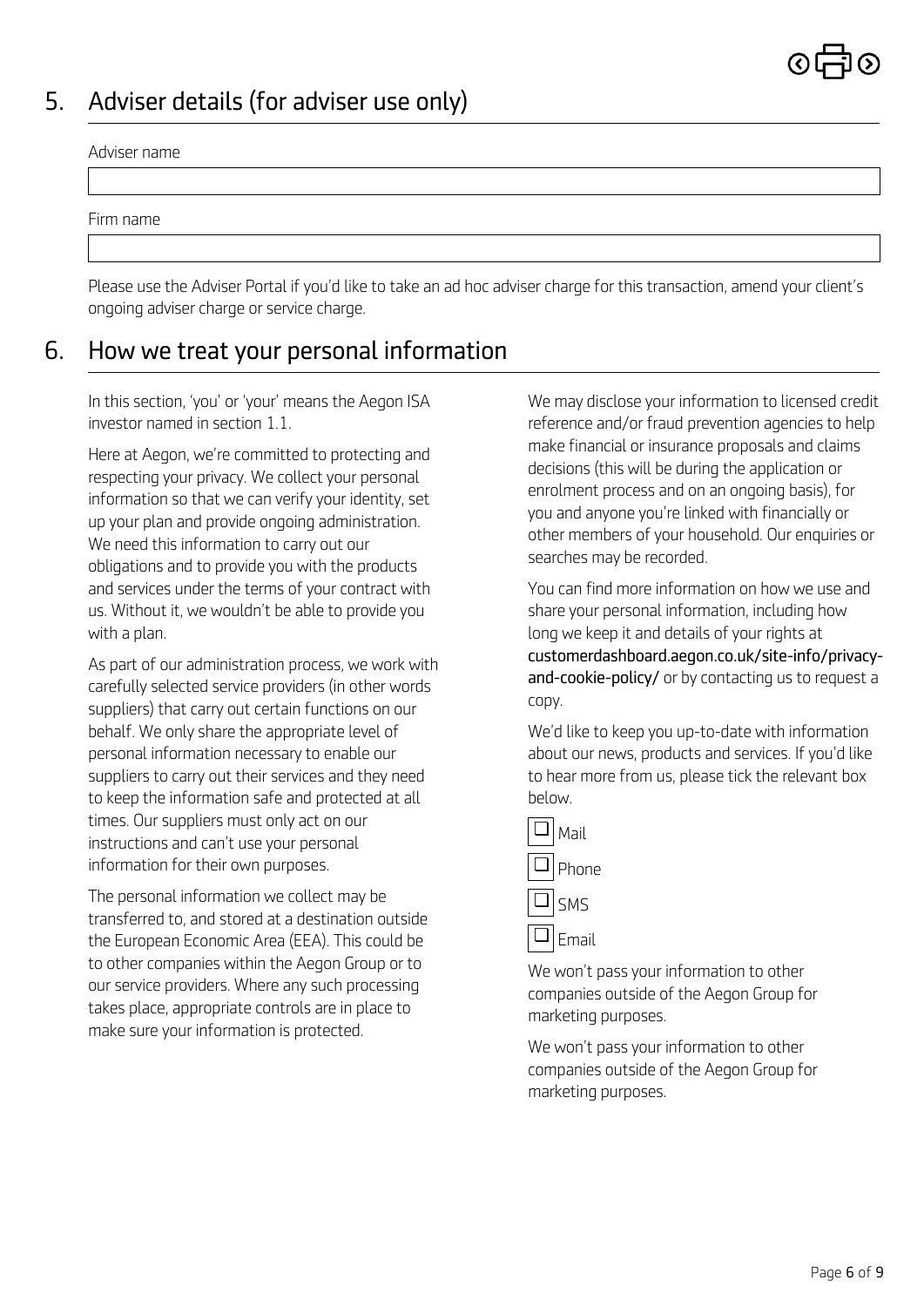$\chi$ 

# *7. Declaration - Aegon GIA*

*In this declaration 'Aegon' refers to Cofunds Limited, and 'I', 'my', 'we' or 'our' refers to the holders of the product. All holders are required to sign and date the Aegon GIA declaration.*

- *7.1 I/We authorise Aegon to make a withdrawal from my/our Aegon GIA as detailed in section 2 in accordance with the instructions given.*
- *7.2 Where there is a single holder of the Aegon GIA, and the Aegon ISA investor is not the Aegon GIA holder, the Aegon GIA holder confirms that the money being withdrawn belongs to the Aegon ISA investor named in section 1.1.*
- *7.3 Where there are joint holders of the Aegon GIA, all joint holders confirm that the money being withdrawn belongs to the Aegon ISA investor named in section 1.1.*

*You and any joint holders should sign and date this form by typing your full name in the signature box below and typing the date in the date box or by using any other electronic signature method we have agreed, in writing with your adviser, to accept. Your typed name or agreed electronic signature method in the signature box will be your signature. When you sign the form, by typing your name in this box or using the agreed electronic signature method, you are making the declarations and confirming that you wish to proceed with the instructions in this form.*

*Date (dd/mm/yyyy)*

|  |  | . |  |  |  |  |  |
|--|--|---|--|--|--|--|--|
|  |  |   |  |  |  |  |  |

*Primary account holder name*

*Primary holder signature (type name here)*

 $\boldsymbol{\chi}$ 



| Second account holder name<br>Second joint holder signature (type name here)<br>Date (dd/mm/yyyy)<br>2<br>0<br>Third account holder name<br>Third joint holder signature (type name here)<br>Date (dd/mm/yyyy)<br>2<br>0<br>Fourth account holder name |  |  | $\overline{2}$ | Date (dd/mm/yyyy) | 0 |  |  |  |  |  |  |
|--------------------------------------------------------------------------------------------------------------------------------------------------------------------------------------------------------------------------------------------------------|--|--|----------------|-------------------|---|--|--|--|--|--|--|
|                                                                                                                                                                                                                                                        |  |  |                |                   |   |  |  |  |  |  |  |
|                                                                                                                                                                                                                                                        |  |  |                |                   |   |  |  |  |  |  |  |
|                                                                                                                                                                                                                                                        |  |  |                |                   |   |  |  |  |  |  |  |
|                                                                                                                                                                                                                                                        |  |  |                |                   |   |  |  |  |  |  |  |
|                                                                                                                                                                                                                                                        |  |  |                |                   |   |  |  |  |  |  |  |
|                                                                                                                                                                                                                                                        |  |  |                |                   |   |  |  |  |  |  |  |
|                                                                                                                                                                                                                                                        |  |  |                |                   |   |  |  |  |  |  |  |
|                                                                                                                                                                                                                                                        |  |  |                |                   |   |  |  |  |  |  |  |
|                                                                                                                                                                                                                                                        |  |  |                |                   |   |  |  |  |  |  |  |
|                                                                                                                                                                                                                                                        |  |  |                |                   |   |  |  |  |  |  |  |
|                                                                                                                                                                                                                                                        |  |  |                |                   |   |  |  |  |  |  |  |
|                                                                                                                                                                                                                                                        |  |  |                |                   |   |  |  |  |  |  |  |
|                                                                                                                                                                                                                                                        |  |  |                |                   |   |  |  |  |  |  |  |
|                                                                                                                                                                                                                                                        |  |  |                |                   |   |  |  |  |  |  |  |
| Fourth joint holder signature (type name here)                                                                                                                                                                                                         |  |  |                |                   |   |  |  |  |  |  |  |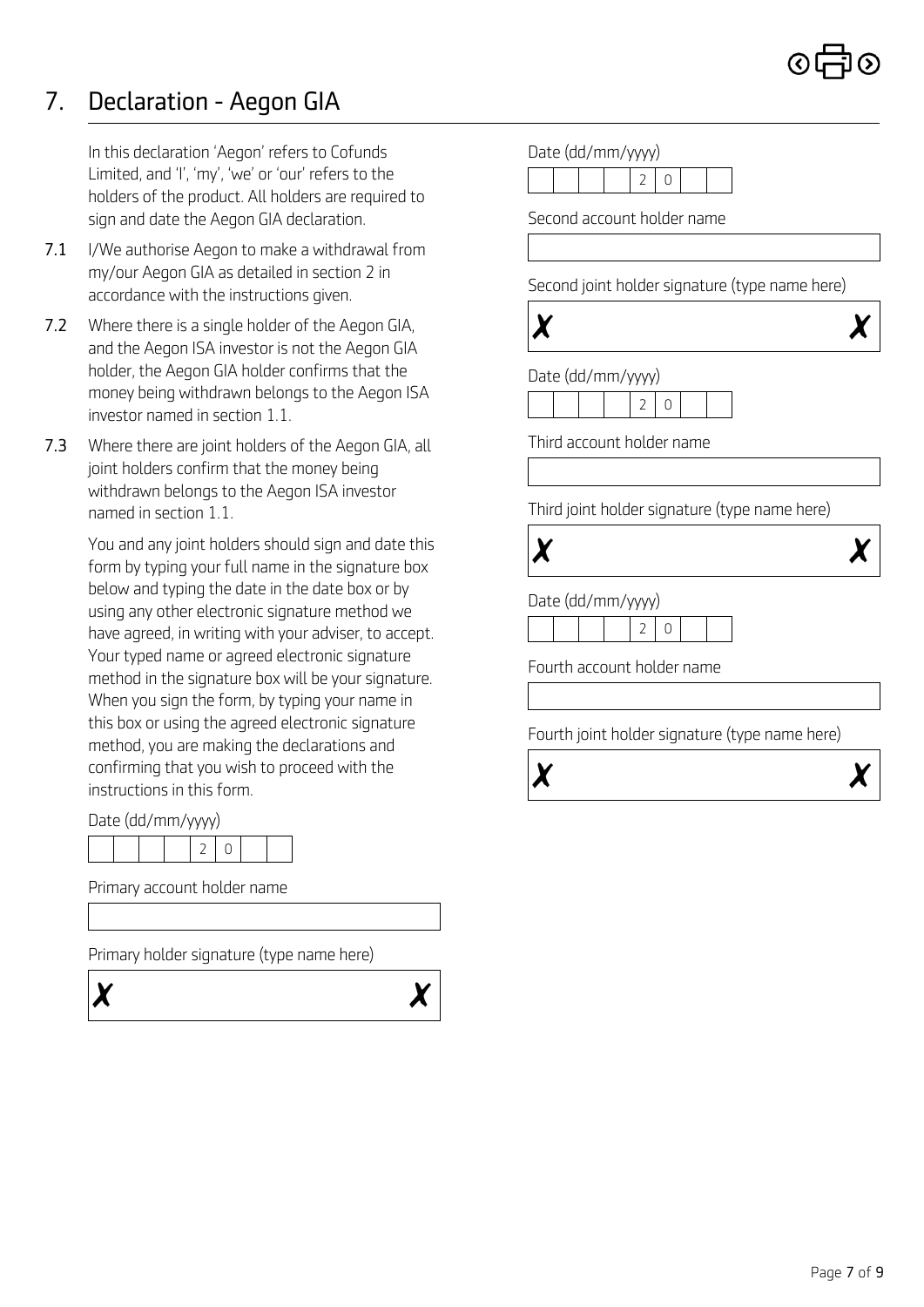# *8. Declaration - Aegon ISA*

*In this declaration 'Aegon' refers to Cofunds Limited, and 'I', 'you', 'your' or 'my' refers to you, the Aegon ISA investor named in section 1.1.* 

### *General declaration*

- *8.1 I acknowledge that Aegon relies on the information contained in the following documents as they form the basis of the contract for opening an, or subscribing to an existing, Aegon ISA and where relevant, an Aegon GIA.*
	- *the application;*

*terms and conditions. • these declarations and any other declarations made when applying for an, or subscribing to an existing, Aegon ISA and where relevant, an Aegon GIA;*

*• the contract note for the Aegon ISA, and where relevant, the first contract note for the Aegon GIA,*

- *Aegon ISA belong to me. the Aegon Platform terms and conditions.*
- *8.9 I am 18 years of age or over. 8.2 I confirm that I have had the opportunity to read these documents carefully (other than the contract note(s) which will be given to me in accordance with the Aegon Platform terms and conditions), along with the key features document(s), my personal illustration, key investor information documents and the declarations in this application.*
- *8.3 I confirm that I am habitually resident in the United Kingdom.*
- *subscribe to this stocks and shares ISA. 8.4 I accept that the information and documents I have been provided with should not be taken as advice or a recommendation from Aegon.*
- *8.5 I accept that Aegon has not and will not assess my suitability for opening an, or subscribing to an existing, Aegon ISA or any investment decisions I make. Except where I have received advice from an adviser, this means I will not benefit from the protection of the Financial Conduct Authority's rules on assessing suitability. If I have any doubts about the suitability of the Aegon ISA, I should speak to an advsier where I have not already done*

### *I declare that:*

*8.6 Where I do not have an Aegon ISA capable of accepting the subscription equivalent to the amount detailed in section 2.2:*

> *i. I apply to subscribe for a stocks and shares ISA for the tax year 2022/2023 and each successive year until further notice.*

*ii. I apply for an Aegon ISA, and where relevant an Aegon GIA, and services outlined in the application and agree to be bound by the Aegon Platform*

- *8.7 Where I do have an Aegon ISA capable of accepting the subscription equivalent to the amount detailed in section 2.2, I apply to make this additional subscription to my existing Aegon ISA as detailed in 1.3.*
- *and 8.8 All subscriptions made, and to be made, to the*
	-
	- *8.10 Except where allowed by legislation, I have not subscribed/made payments to, and will not subscribe/make a payment more than the overall subscription limit in total to any combination of permitted ISA types in the same tax year.*
	- *8.11 Except where allowed by legislation, I have not subscribed, and will not subscribe, to another stocks and shares ISA in the same tax year that I*
	- *8.12 I am resident in the United Kingdom for tax purposes or, if not so resident, either perform duties, which by virtue of Section 28 of Income Tax (Earnings and Pensions) Act 2003 (Crown employees serving overseas), are treated as being performed in the United Kingdom, or I am married to, or in registered partnership with, a person who performs such duties. I will inform Aegon if I cease to be so resident or perform such duties or be married to, or in registered partnership with, a person who performs such duties.*
- *so. 8.13 I agree to the Aegon ISA, and where relevant the Aegon GIA, terms and conditions.*